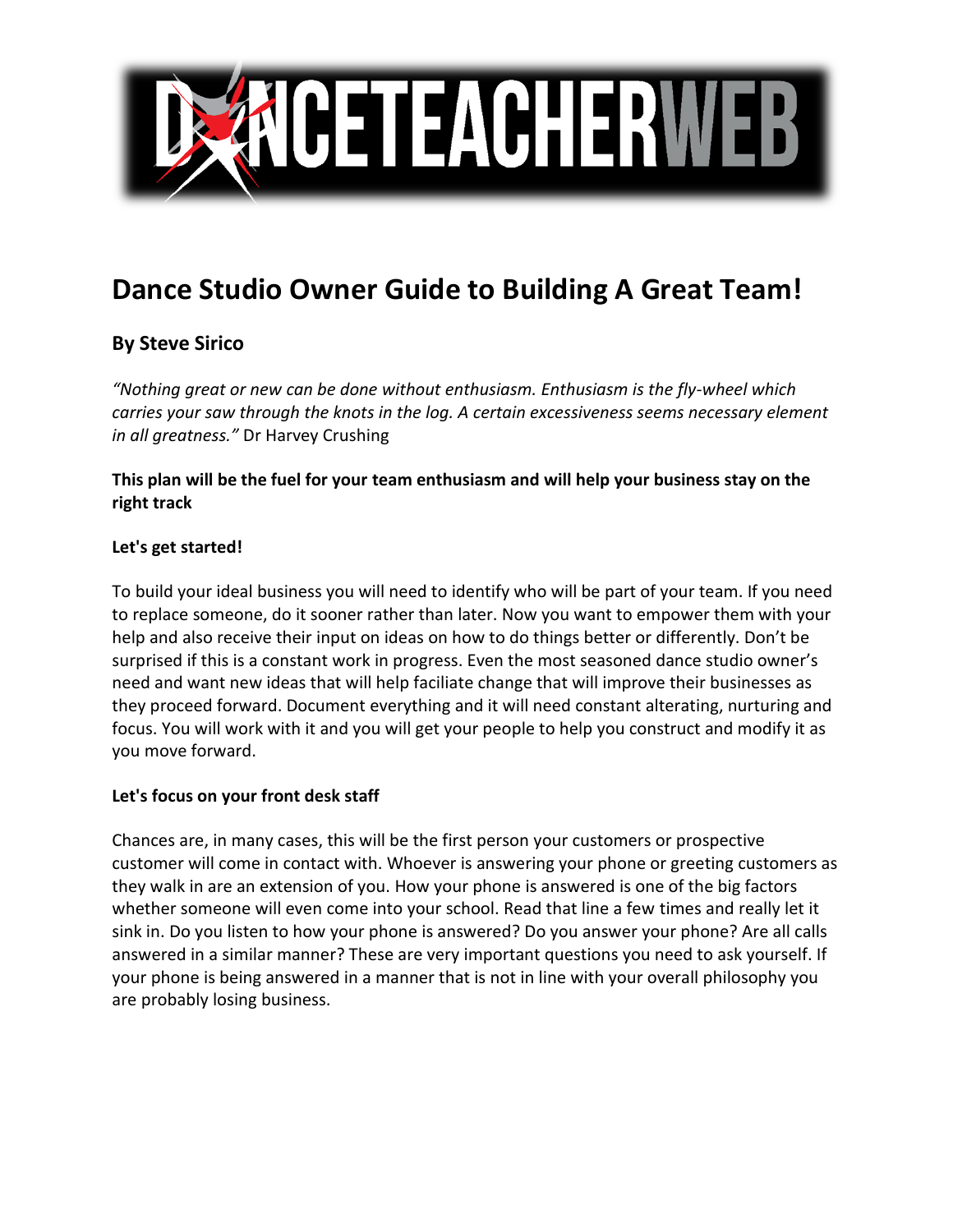

#### **Here is the solution;**

Create a general script that anyone answering your phone will use. You can change it up from time to time but when someone calls your school you want the experience to be the same. Why? Because it is the first voice and contact a new or returning customer will be exposed to. If you are not careful and do not give exact directions on how you want things handled, then you will be exposed to the whims of those who answer the phone, good or bad. Scripts need to be created and a simple protocol on how to handle general questions and complaints need to be created. These are guidelines and we encourage our staff to add a bit of their own uniqueness but we want things to be handled in a friendly, courteous and professional manner. I know a studio owner who was not sure why one of the staff members who were answering the phone was not retrieving the correct information when a prospective client would call in. I recommended that she have a few friends call in and ask for information. She was horrified to find out that the staff member was not only abrupt and somewhat rude but was not asking very pertinent questions like, "How did you hear about us?" "Can you please give us your address so we can send you more information?" Like I mentioned earlier, if you leave it up to your staff, they will answer the phone like they do at home! Not recommended in 99 percent of most business transactions

#### **Here is the plan;**

Craft a general welcome when people call. This is and will be individualized for each studio, just keep in mind what is important to you. You can also coach your staff on how they speak including their tone and overall enunciation.

Here is a general welcome that you can build on: "Hello this is (whoever is answering your phone) thank you for calling (your studio name) how can I help you!" When this is said with sincerity, energy and enthusiasm this will put the caller in the right frame of mind. You may be thinking to yourself that your staff may not want to answer the phones in this way; if that is the case it is time to get new staff. Either they are with you or against you. Every year we review how the phone is being answered. We adjust and add some fun phrases as the year progresses "We are having a great day here at (your studio name), how can we help you to have a great day too!" No matter how long our front desk staff has worked for us, and most of our front desk staff has worked for 10 to 15 years at our studio, we review and have everyone work at their answering skills. The key here is that we are trying to make it better for them and our customers, period.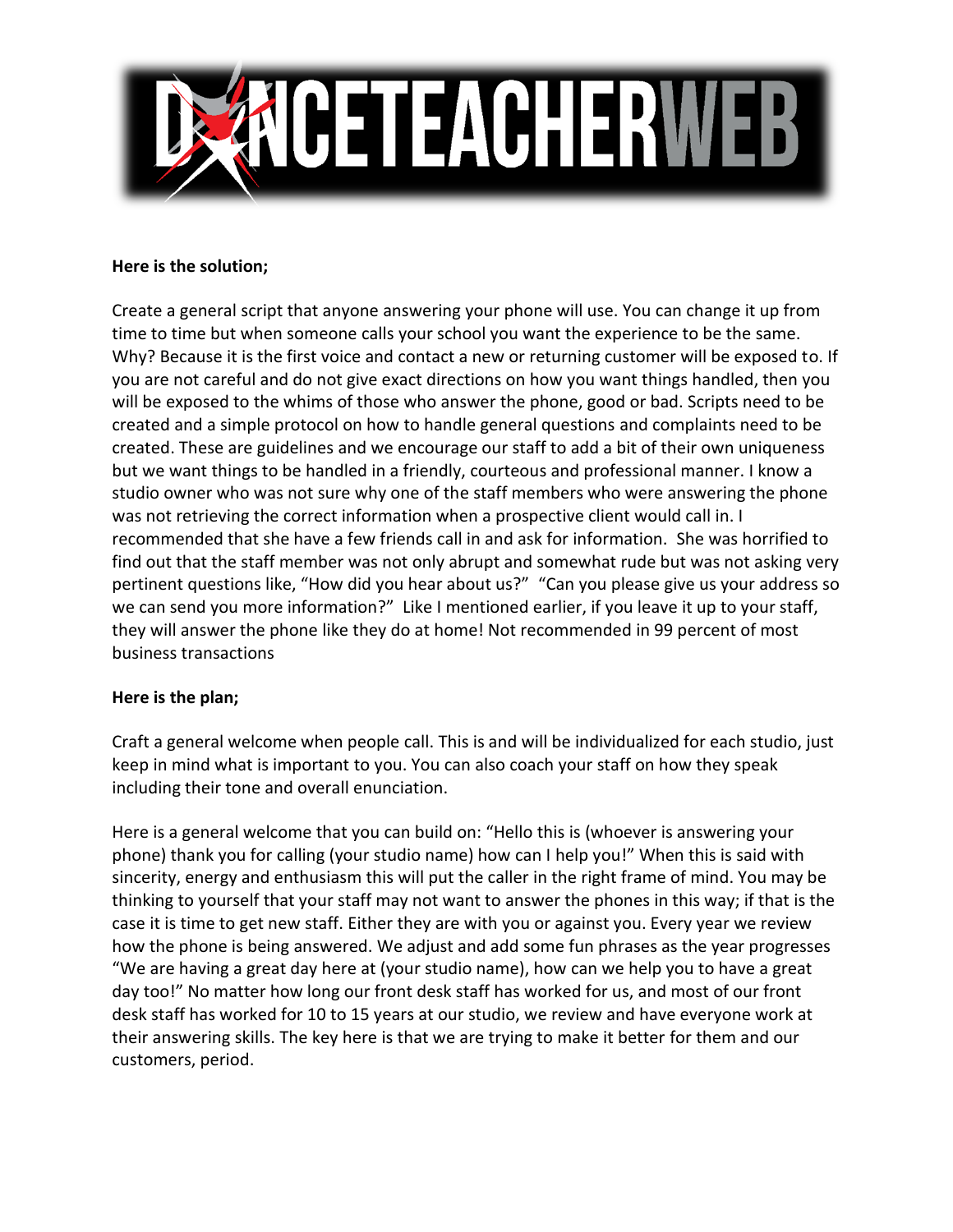

#### **Focus on Your Faculty**

While Angela and I still very much love to teach, we have been blessed to have many wonderful teachers be a part of our school. The most important thing you can do is to support, encourage and promote your faculty. Don't worry about who might burn you or who will try to take your students. Let's face it, if someone is not trustworthy then you are better off in the long run without them. Plus, teaching and running a business are two completely different things. Just because you can teach doesn't mean you can run a business. The key is to make sure you hire the right people and if you find you have made a mistake, a quick response needs to be taken on your part.

#### **Here is the solution;**

A very important key to helping and nurturing your faculty is to give them tools and guidelines that will help them do the job you desire. One of the most important things any teacher needs is continuing education. As a teacher we are always learning. You never stop, if you are smart. Help your faculty stay current, motivated, and energized by giving them access to tools like videos, memberships to websites like Dance Teacher Web.com and by taking them to conventions and workshops. This continuing education will be a BIG factor in the success of your studio. If you want your studio to be on the cutting edge and your faculty to avoid burn out, then it is up to you to help them.

## **Here is the plan;**

I recommend that you create a faculty manual that is exclusive to how you would like them to teach. If you are looking for a sample to follow and use you can download this as a word document in the template and forms are of the website This manual does not necessarily need to tell them what to teach, although I think it is important to determine the technical content that you want each level to master, but it should also explain to them how to handle all situations that might occur at your studio. If you don't have this in place, then teachers will do what they want when an issue arises. Here is an example, let's say that a student is misbehaving in class. The teacher needs to know the exact protocol of how to handle these types of problems. Are you comfortable with someone just screaming and yelling at the students? I recommend that students be dismissed from a class without much fanfare when they misbehave and that they are required to go to the front desk. If you are available, you can have a sit down immediately with the student to find out what the problem is and then I would recommend a meeting with student and the faculty member involved where you are the mediator. If you are not present at the time of the incident, I would still set up the meeting